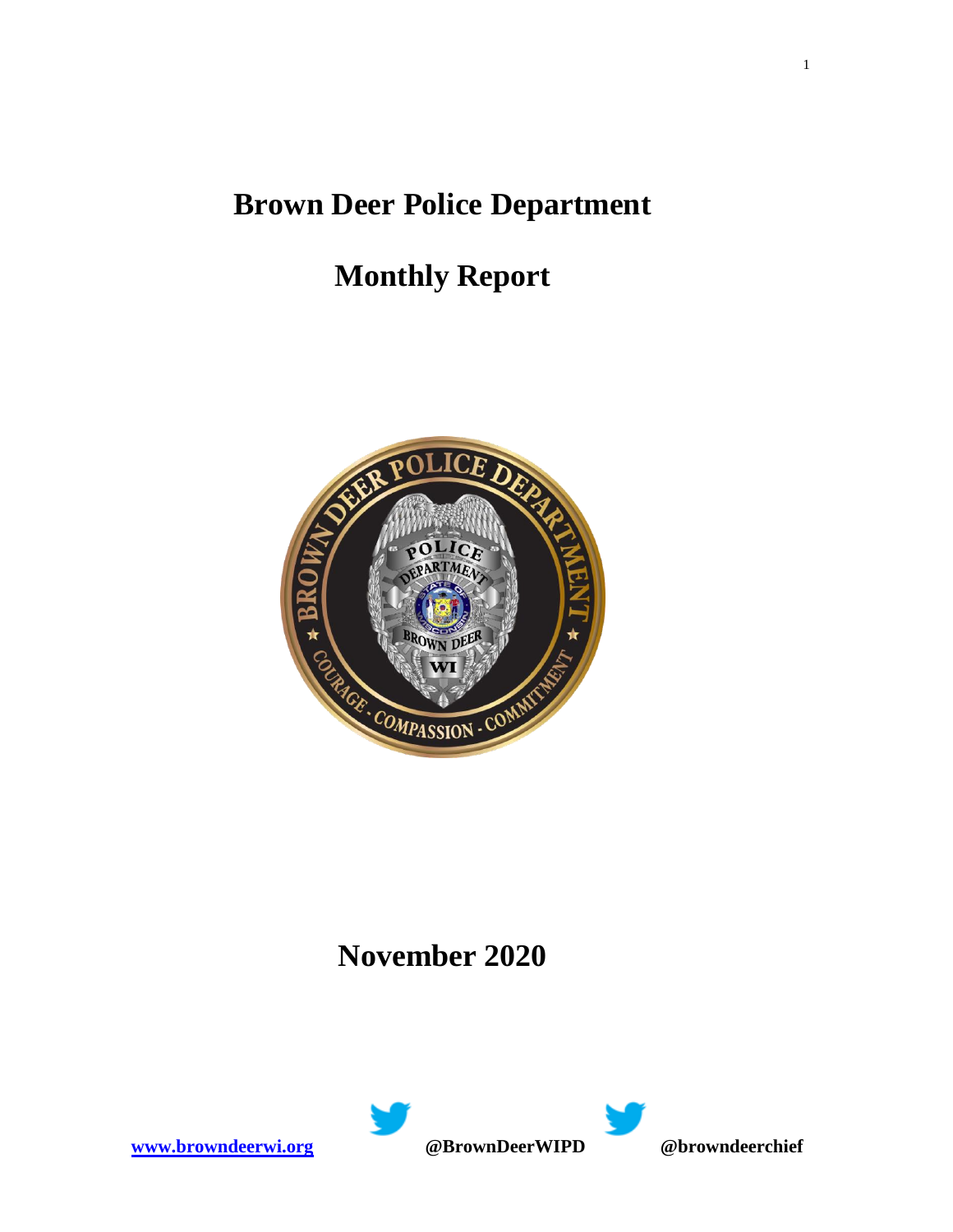#### *Activity Report:*

During the month of November, the Brown Deer Police Department responded to 1311 calls for service, issued 235 traffic citations, 102 parking citations and made 150 non-traffic related arrests/citations. Overall activity level was about the same when compared with the prior year.

#### **Citations & Arrests**

Traffic: 235 Non-Traffic: **150**

| <b>Speed Related</b>               | 56  | Weapon Related               | 13 |
|------------------------------------|-----|------------------------------|----|
| <b>Traffic Signs &amp; Signals</b> | 9   | Battery/Assault              | 6  |
| <b>Driver License Violations</b>   | 107 | Burglary/Trespassing         | 5  |
| <b>Vehicle Registration</b>        | 1   | <b>Disorderly Conduct</b>    | 19 |
| OMVWI/PAC                          | 6   | <b>Obstructing/Resisting</b> |    |
| Insurance                          | 22  | <b>Drug Related</b>          | 49 |
| <b>Seat Belts</b>                  | 24  | Theft                        | 3  |
| All Others                         | 10  | <b>Retail Theft</b>          | 9  |
|                                    |     | Robberv                      |    |
|                                    |     | <b>Domestic Related</b>      | 15 |
|                                    |     | Warrants                     | 10 |
|                                    |     | <b>All Others</b>            | 15 |

#### **Chief's Report**

Due to the COVID-19 pandemic the Department continues to operate under its pandemic operations policy. Restrictions are being eased and the Department has increased enforcement actions and is participating in traffic grants.

The Department along with Pick-N-Save donated and delivered five Thanksgiving dinners to several families in the community.

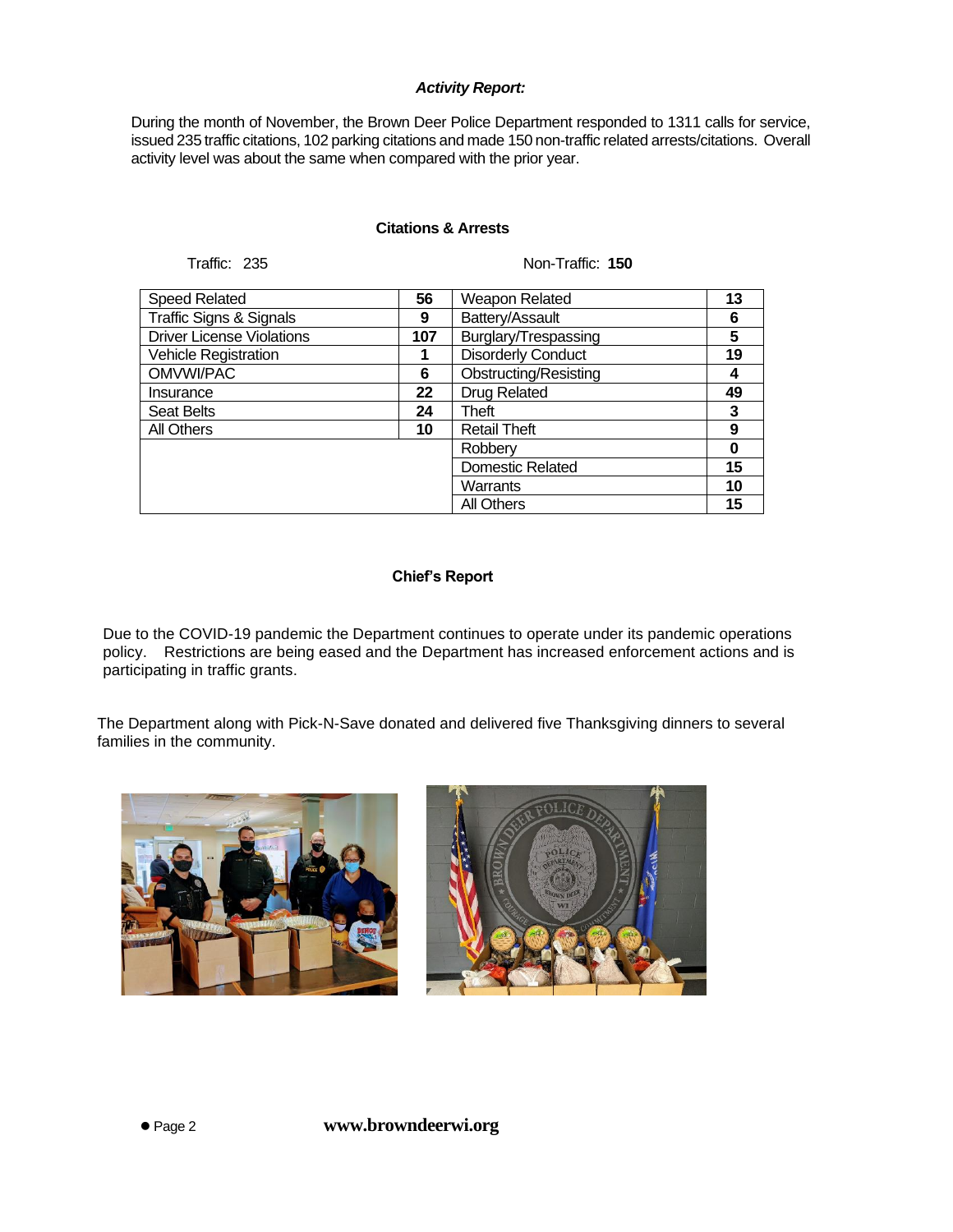### **2019/2020 Year to Date Calls for Service**



**2019/2020 Year to Date Enforcement Action (arrests, citations & warnings)**

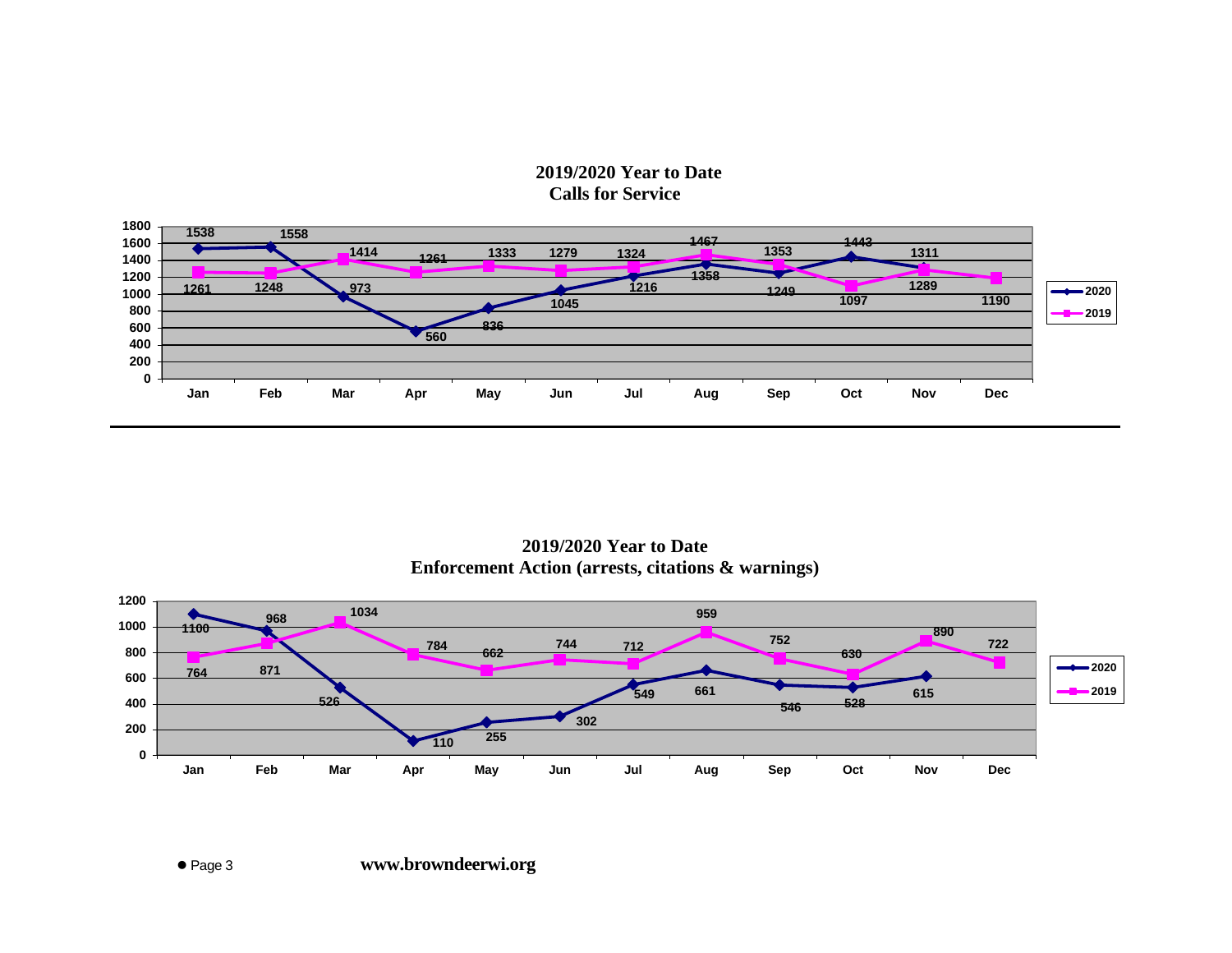**Reported Crime Comparison November 2019/2020**



**Reported Crime Comparison Year to Date**

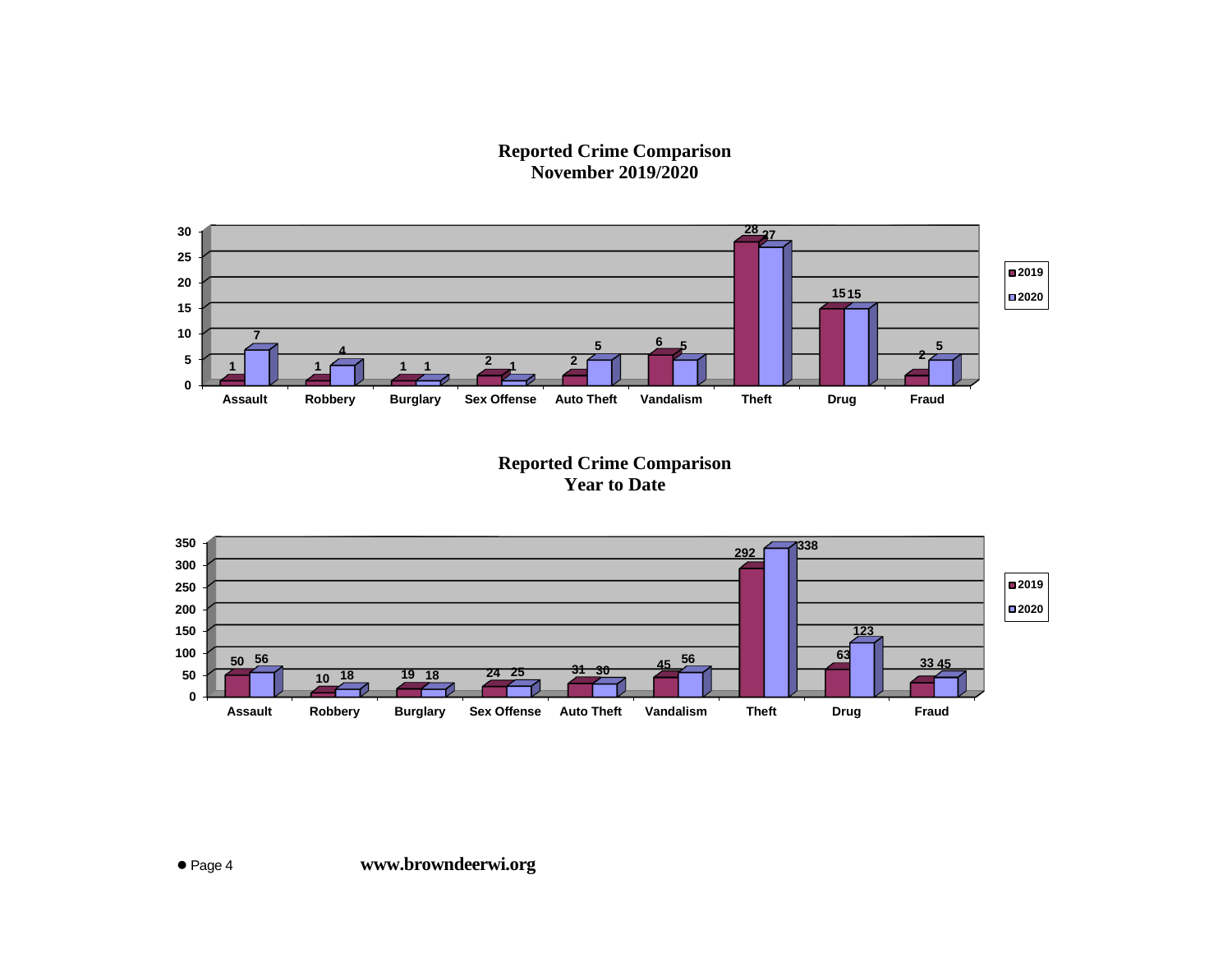

General Calls for Service – Complaints that typically do not require a police report and/or those that occur infrequently enough that they can't be assigned to one of the listed categories. Examples would be disabled vehicles, death investigations, etc.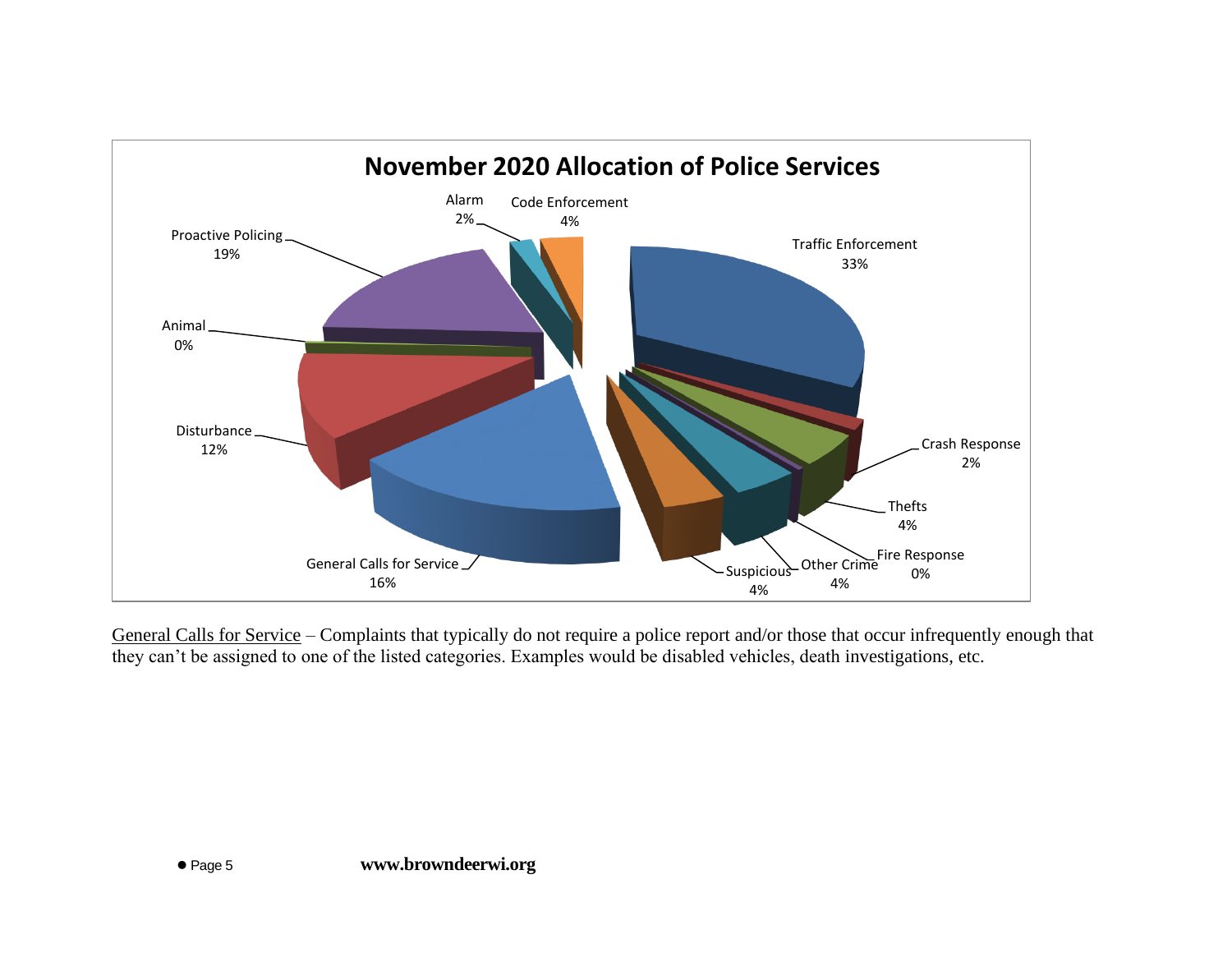

\* 70% of Bayside Reported Incidents are associated with the Communications Center



Part I offenses include: Homicide, assaults, burglary, robbery, theft and MV theft. Part II offenses include general order crimes such as disorderly conduct, frauds, vandalism, narcotic offenses.